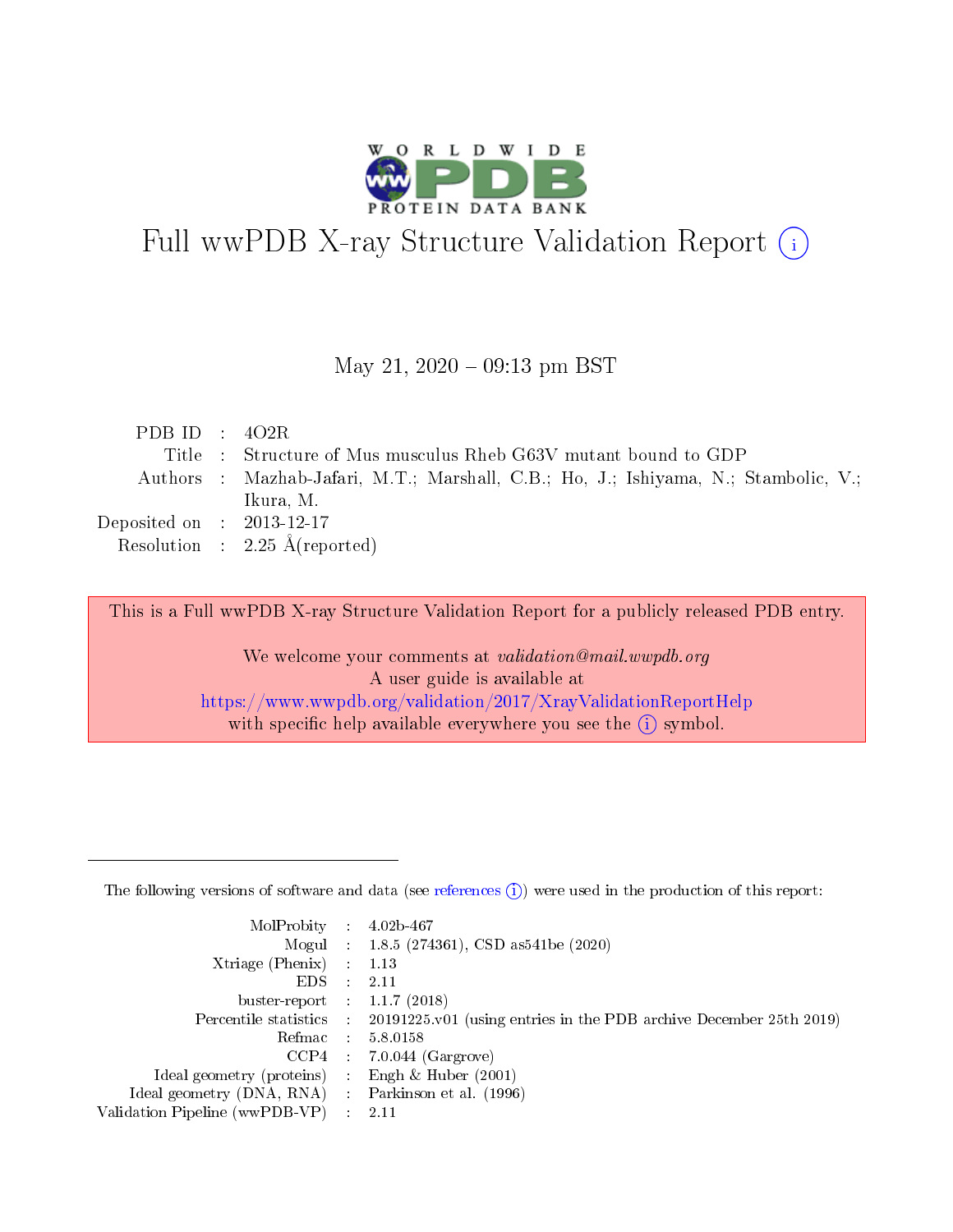# 1 [O](https://www.wwpdb.org/validation/2017/XrayValidationReportHelp#overall_quality)verall quality at a glance  $(i)$

The following experimental techniques were used to determine the structure: X-RAY DIFFRACTION

The reported resolution of this entry is 2.25 Å.

Percentile scores (ranging between 0-100) for global validation metrics of the entry are shown in the following graphic. The table shows the number of entries on which the scores are based.



| Metric                | Whole archive<br>$(\#\text{Entries})$ | Similar resolution<br>$(\#\text{Entries},\,\text{resolution}\,\,\text{range}(\textup{\AA}))$ |  |  |
|-----------------------|---------------------------------------|----------------------------------------------------------------------------------------------|--|--|
| $R_{free}$            | 130704                                | $1377(2.26-2.26)$                                                                            |  |  |
| Clashscore            | 141614                                | $1487(2.26-2.26)$                                                                            |  |  |
| Ramachandran outliers | 138981                                | 1449 (2.26-2.26)                                                                             |  |  |
| Sidechain outliers    | 138945                                | $1450(2.26-2.26)$                                                                            |  |  |
| RSRZ outliers         | 127900                                | $1356(2.26-2.26)$                                                                            |  |  |

The table below summarises the geometric issues observed across the polymeric chains and their fit to the electron density. The red, orange, yellow and green segments on the lower bar indicate the fraction of residues that contain outliers for  $>=3, 2, 1$  and 0 types of geometric quality criteria respectively. A grey segment represents the fraction of residues that are not modelled. The numeric value for each fraction is indicated below the corresponding segment, with a dot representing fractions  $\epsilon=5\%$  The upper red bar (where present) indicates the fraction of residues that have poor fit to the electron density. The numeric value is given above the bar.

| Mol | $Chain \  Length$ | Quality of chain |     |                 |
|-----|-------------------|------------------|-----|-----------------|
|     | 171               | 3%<br>84%        | 12% | . .             |
|     | 1171              | 18%<br>82%       | 14% | $\cdot$ $\cdot$ |

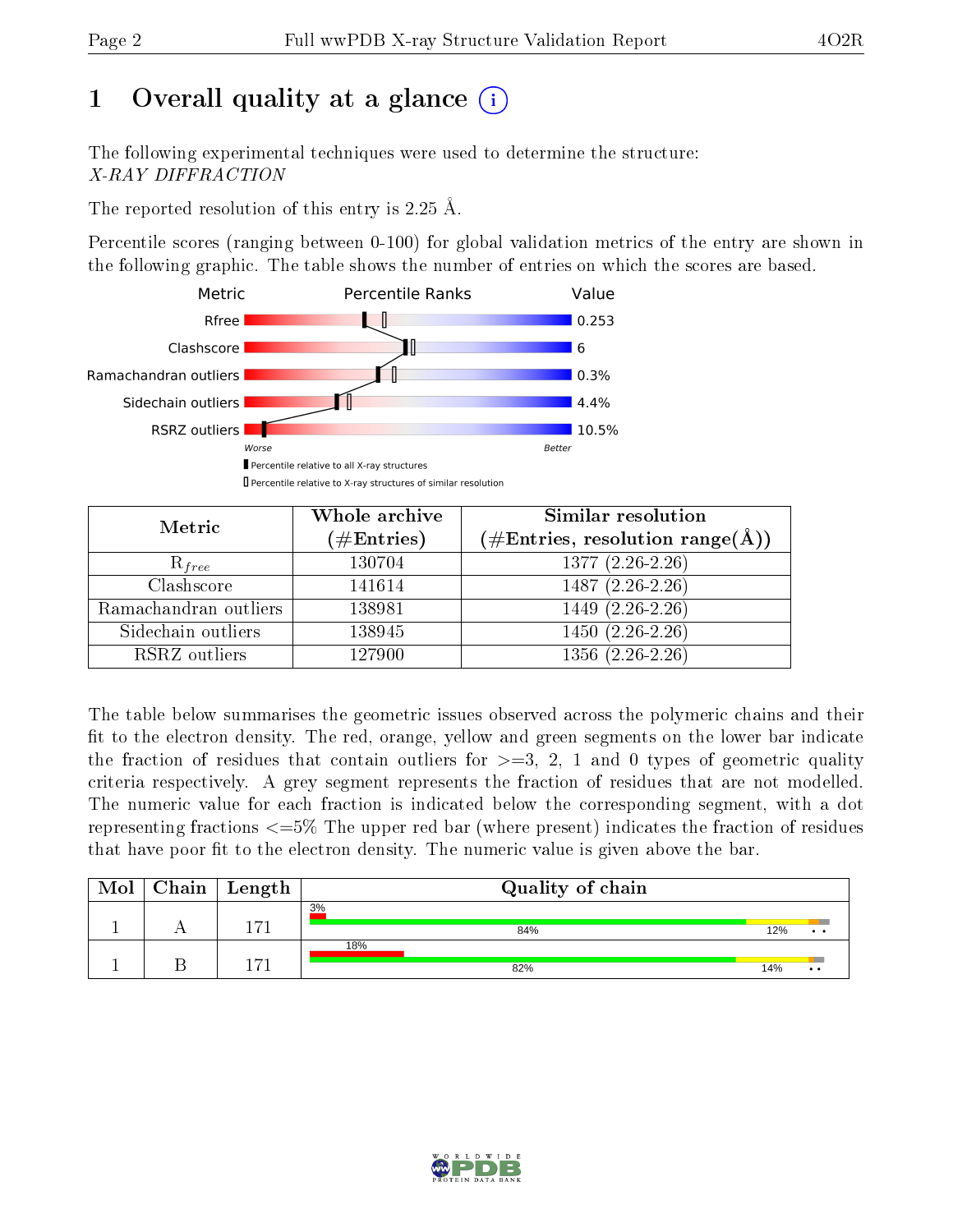# 2 Entry composition (i)

There are 4 unique types of molecules in this entry. The entry contains 2841 atoms, of which 0 are hydrogens and 0 are deuteriums.

In the tables below, the ZeroOcc column contains the number of atoms modelled with zero occupancy, the AltConf column contains the number of residues with at least one atom in alternate conformation and the Trace column contains the number of residues modelled with at most 2 atoms.

Molecule 1 is a protein called GTP-binding protein Rheb.

| Mol | Chain   Residues | Atoms     |                  |               |  |  | ZeroOcc   AltConf   Trace |  |
|-----|------------------|-----------|------------------|---------------|--|--|---------------------------|--|
|     | 167              | Total     | $\overline{C}$ N |               |  |  |                           |  |
|     |                  | 1328      | 854 215 256 3    |               |  |  |                           |  |
|     | 167              | Total C N |                  |               |  |  |                           |  |
|     |                  | 1328      |                  | 854 215 256 3 |  |  |                           |  |

There are 6 discrepancies between the modelled and reference sequences:

| Chain | Residue | Modelled | Actual<br>Comment |                       | Reference         |
|-------|---------|----------|-------------------|-----------------------|-------------------|
|       | $-1$    | GLY      |                   | <b>EXPRESSION TAG</b> | <b>UNP Q921J2</b> |
|       |         | SER.     |                   | <b>EXPRESSION TAG</b> | UNP $Q921J2$      |
|       | 63      | VAL      | GLY               | ENGINEERED MUTATION   | <b>UNP Q921J2</b> |
|       | - 1     | GLY      |                   | <b>EXPRESSION TAG</b> | UNP $Q921J2$      |
|       |         | SER.     |                   | <b>EXPRESSION TAG</b> | UNP Q921J2        |
|       | 63      | VAL      | GLY               | ENGINEERED MUTATION   | UNP Q921J2        |

 Molecule 2 is GUANOSINE -5' -DIPHOSPHATE (three-letter code: GDP) (formula:  $C_{10}H_{15}N_5O_{11}P_2$ .



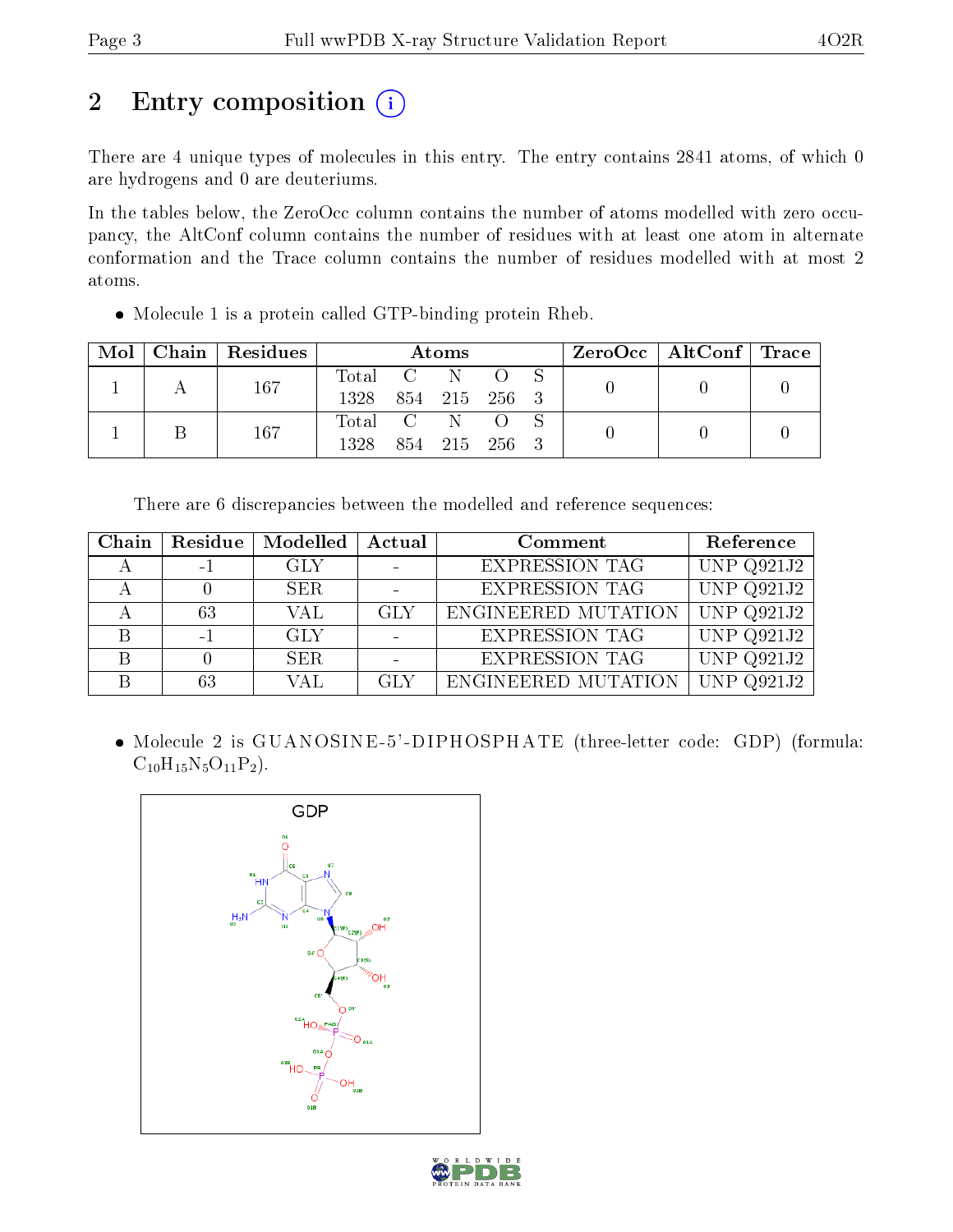|  |  | $Mol$   Chain   Residues | Atoms         |  |  |                               |  | ZeroOcc   AltConf |  |
|--|--|--------------------------|---------------|--|--|-------------------------------|--|-------------------|--|
|  |  |                          | Total C N O P |  |  |                               |  |                   |  |
|  |  | 28 10 5 11 2             |               |  |  |                               |  |                   |  |
|  |  |                          | Total C N O P |  |  |                               |  |                   |  |
|  |  |                          | 28            |  |  | $10 \quad 5 \quad 11 \quad 2$ |  |                   |  |

Molecule 3 is MAGNESIUM ION (three-letter code: MG) (formula: Mg).

|  | Mol   Chain   Residues | Atoms    | $ZeroOcc$   AltConf |
|--|------------------------|----------|---------------------|
|  |                        | Total Mg |                     |
|  |                        | Total Mg |                     |

• Molecule 4 is water.

|  | $Mol$   Chain   Residues | Atoms               | $ZeroOcc \   \$ AltConf |
|--|--------------------------|---------------------|-------------------------|
|  |                          | Total O<br>86<br>86 |                         |
|  |                          | Total O             |                         |

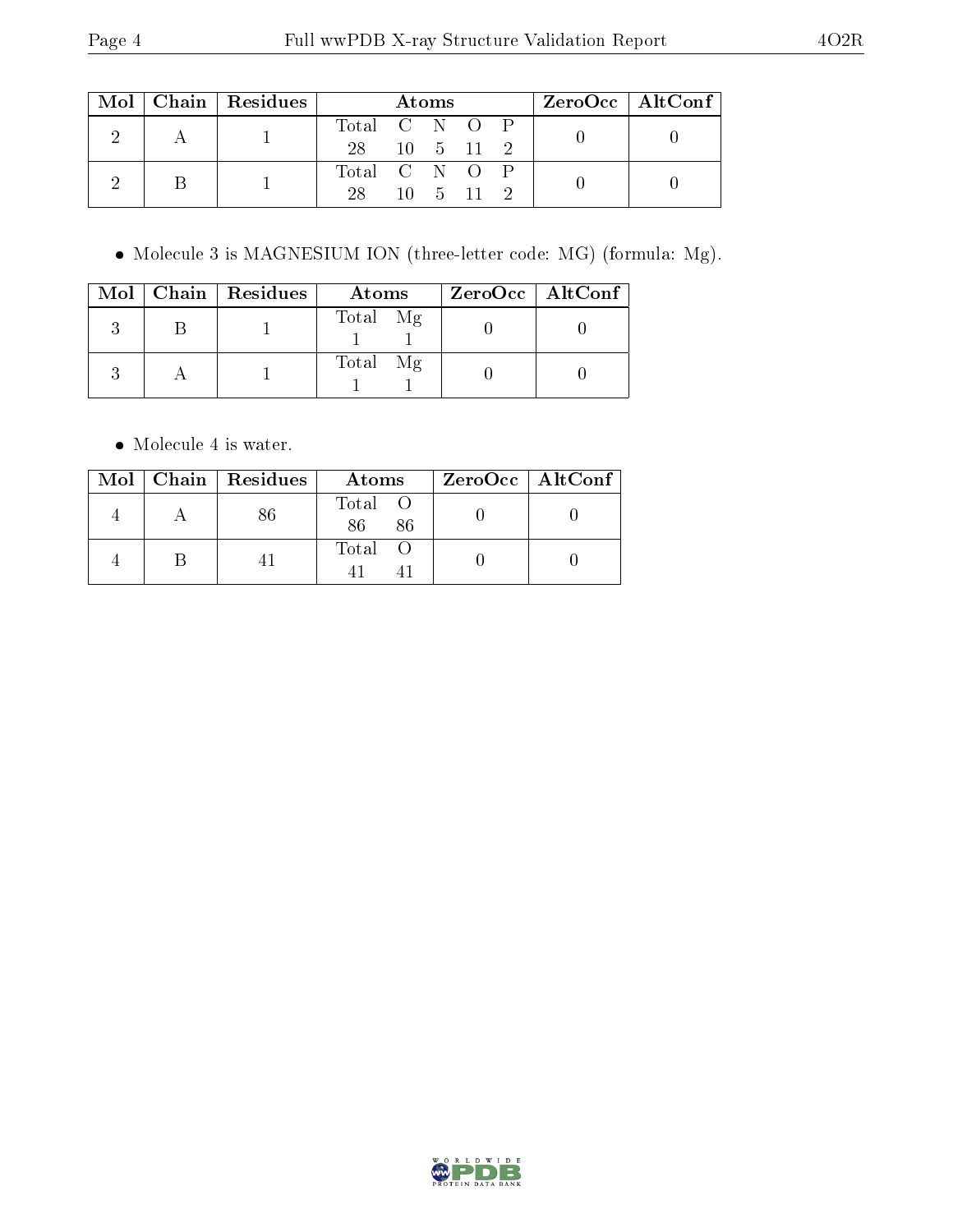# 3 Residue-property plots  $(i)$

These plots are drawn for all protein, RNA and DNA chains in the entry. The first graphic for a chain summarises the proportions of the various outlier classes displayed in the second graphic. The second graphic shows the sequence view annotated by issues in geometry and electron density. Residues are color-coded according to the number of geometric quality criteria for which they contain at least one outlier: green  $= 0$ , yellow  $= 1$ , orange  $= 2$  and red  $= 3$  or more. A red dot above a residue indicates a poor fit to the electron density (RSRZ  $> 2$ ). Stretches of 2 or more consecutive residues without any outlier are shown as a green connector. Residues present in the sample, but not in the model, are shown in grey.



• Molecule 1: GTP-binding protein Rheb

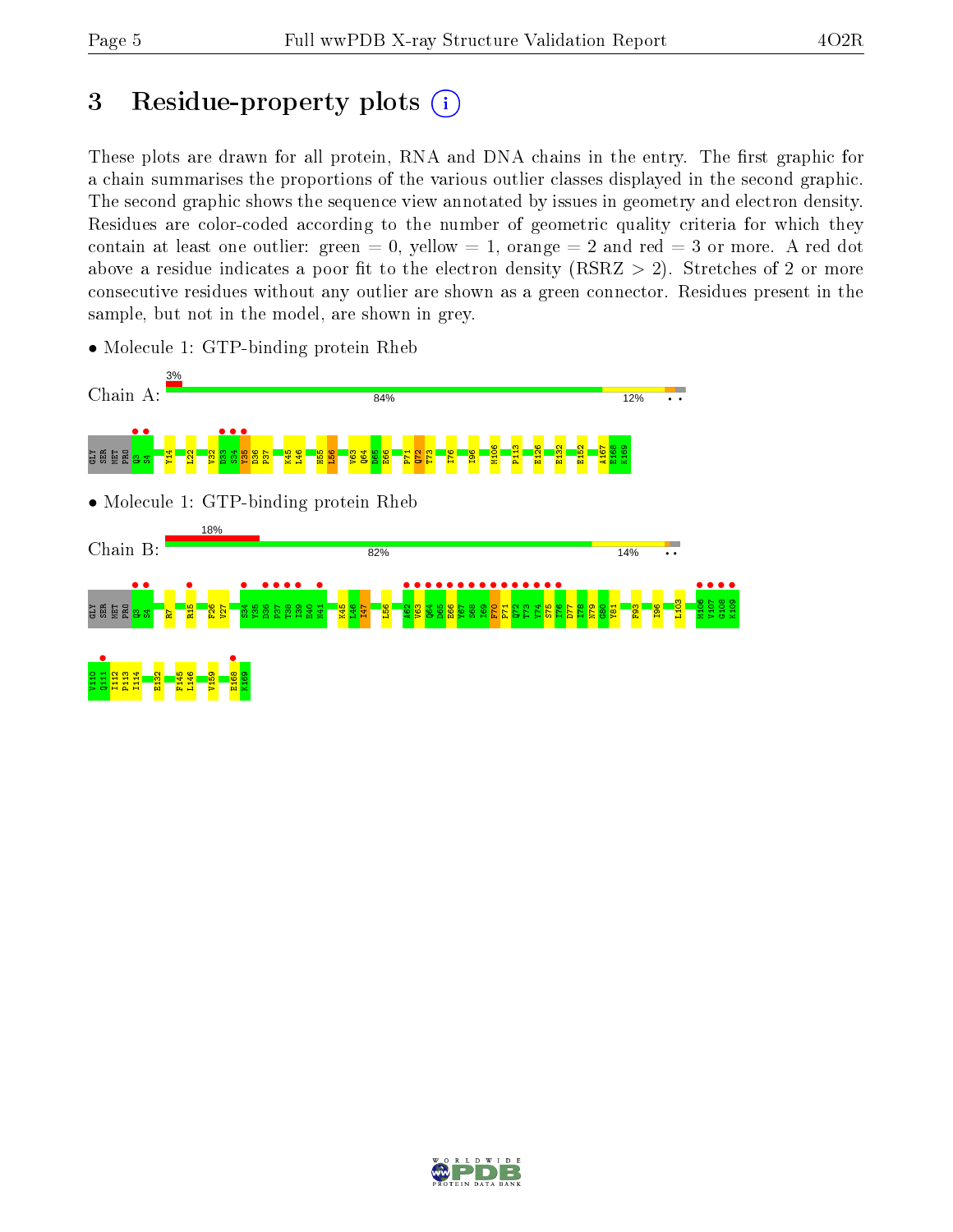## 4 Data and refinement statistics  $(i)$

| Property                                                         | Value                                                                            | Source     |
|------------------------------------------------------------------|----------------------------------------------------------------------------------|------------|
| Space group                                                      | P 21 21 2                                                                        | Depositor  |
| Cell constants                                                   | $70.33\overline{\text{A}}$ $79.17\overline{\text{A}}$ $57.30\overline{\text{A}}$ | Depositor  |
| a, b, c, $\alpha$ , $\beta$ , $\gamma$                           | $90.00^\circ$<br>$90.00^{\circ}$<br>$90.00^\circ$                                |            |
| Resolution $(A)$                                                 | 28.70<br>$-2.25$                                                                 | Depositor  |
|                                                                  | $28.65 = 2.25$                                                                   | <b>EDS</b> |
| % Data completeness                                              | (Not available) $(28.70-2.25)$                                                   | Depositor  |
| (in resolution range)                                            | $93.1 (28.65 - 2.25)$                                                            | <b>EDS</b> |
| $R_{merge}$                                                      | (Not available)                                                                  | Depositor  |
| $\mathrm{R}_{sym}$                                               | (Not available)                                                                  | Depositor  |
| $\langle I/\sigma(I) \rangle^{-1}$                               | $2.86$ (at $2.24$ Å)                                                             | Xtriage    |
| Refinement program                                               | <b>PHENIX</b>                                                                    | Depositor  |
|                                                                  | $0.206$ ,<br>0.259                                                               | Depositor  |
| $R, R_{free}$                                                    | $0.194$ ,<br>0.253                                                               | DCC        |
| $R_{free}$ test set                                              | 1468 reflections $(10.01\%)$                                                     | wwPDB-VP   |
| Wilson B-factor $(A^2)$                                          | 15.8                                                                             | Xtriage    |
| Anisotropy                                                       | 0.175                                                                            | Xtriage    |
| Bulk solvent $k_{sol}(\text{e}/\text{A}^3), B_{sol}(\text{A}^2)$ | $0.34$ , 44.5                                                                    | <b>EDS</b> |
| L-test for $\mathrm{twinning}^2$                                 | $< L >$ = 0.48, $< L2 >$ = 0.32                                                  | Xtriage    |
| Estimated twinning fraction                                      | No twinning to report.                                                           | Xtriage    |
| $F_o, F_c$ correlation                                           | 0.92                                                                             | <b>EDS</b> |
| Total number of atoms                                            | 2841                                                                             | wwPDB-VP   |
| Average B, all atoms $(A^2)$                                     | 21.0                                                                             | wwPDB-VP   |

Xtriage's analysis on translational NCS is as follows: The largest off-origin peak in the Patterson function is  $5.84\%$  of the height of the origin peak. No significant pseudotranslation is detected.

<sup>&</sup>lt;sup>2</sup>Theoretical values of  $\langle |L| \rangle$ ,  $\langle L^2 \rangle$  for acentric reflections are 0.5, 0.333 respectively for untwinned datasets, and 0.375, 0.2 for perfectly twinned datasets.



<span id="page-5-1"></span><span id="page-5-0"></span><sup>1</sup> Intensities estimated from amplitudes.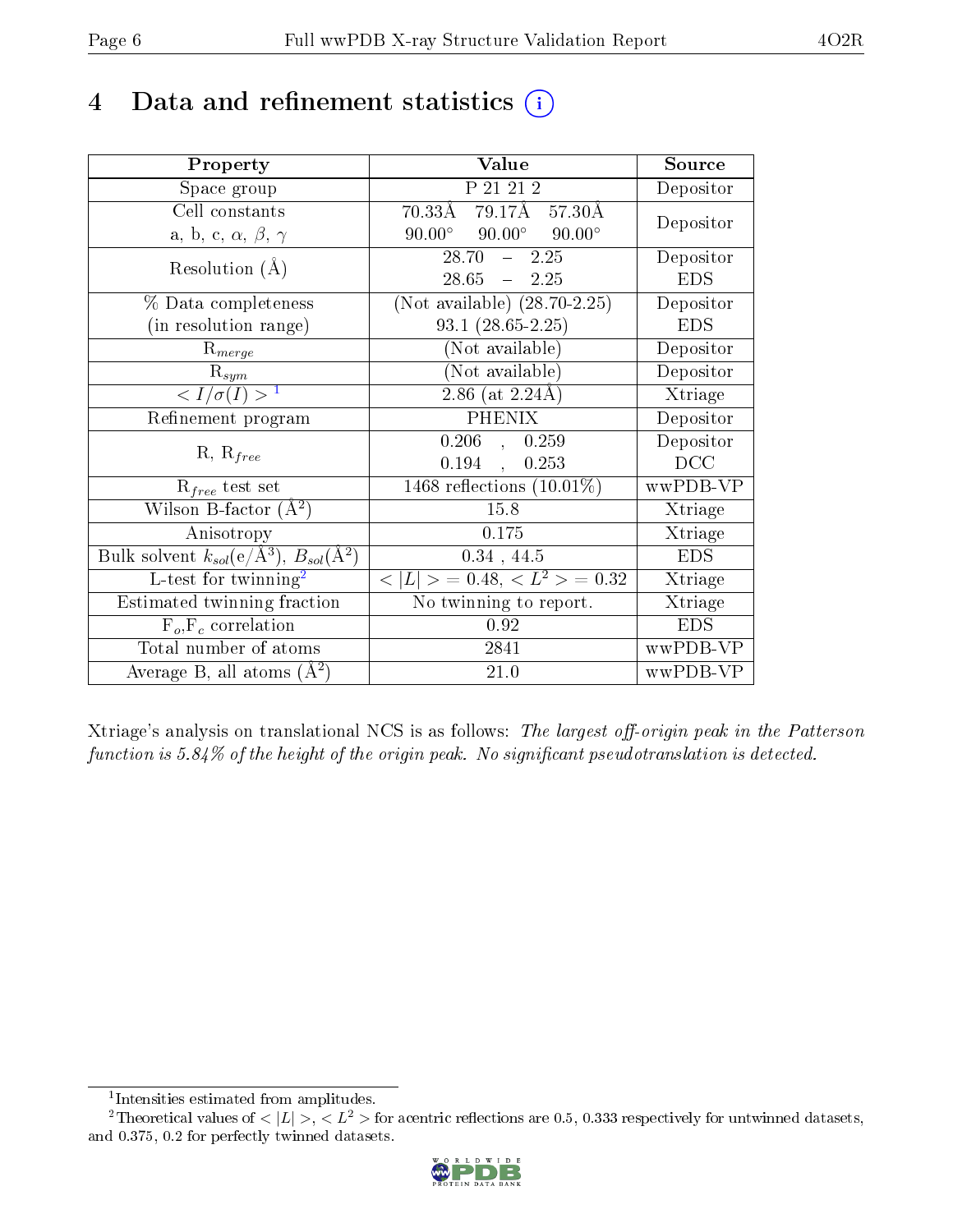# 5 Model quality  $(i)$

### 5.1 Standard geometry  $(i)$

Bond lengths and bond angles in the following residue types are not validated in this section: GDP, MG

The Z score for a bond length (or angle) is the number of standard deviations the observed value is removed from the expected value. A bond length (or angle) with  $|Z| > 5$  is considered an outlier worth inspection. RMSZ is the root-mean-square of all Z scores of the bond lengths (or angles).

| Mol | Chain |             | Bond lengths | Bond angles |             |  |
|-----|-------|-------------|--------------|-------------|-------------|--|
|     |       | <b>RMSZ</b> | $\# Z  > 5$  | RMSZ        | $\ Z\  > 5$ |  |
|     |       | 0.43        | 0/1350       | 0.56        | 0/1823      |  |
|     | R     | 0.37        | 0/1350       | 0.57        | 0/1823      |  |
| All | Αll   | 0.40        | 0/2700       | 0.57        | /3646       |  |

There are no bond length outliers.

There are no bond angle outliers.

There are no chirality outliers.

There are no planarity outliers.

### $5.2$  Too-close contacts  $(i)$

In the following table, the Non-H and H(model) columns list the number of non-hydrogen atoms and hydrogen atoms in the chain respectively. The H(added) column lists the number of hydrogen atoms added and optimized by MolProbity. The Clashes column lists the number of clashes within the asymmetric unit, whereas Symm-Clashes lists symmetry related clashes.

| $\text{Mol}$ |    |      | Chain   Non-H   $H (model)$ | H(added) |    | $Clashes$   Symm-Clashes |
|--------------|----|------|-----------------------------|----------|----|--------------------------|
|              |    | 1328 |                             | 1349     | 17 |                          |
|              | B  | 1328 |                             | 1349     | 18 |                          |
| റ            | Α  | 28   |                             | 12       |    |                          |
| 2            | R  | 28   |                             | 12       |    |                          |
| 3            | А  |      |                             |          |    |                          |
| 3            | В  |      |                             |          |    |                          |
|              |    | 86   |                             |          |    |                          |
|              | R  | 41   |                             |          |    |                          |
|              | AШ | 2841 |                             | 2722     | 32 |                          |

The all-atom clashscore is defined as the number of clashes found per 1000 atoms (including hydrogen atoms). The all-atom clashscore for this structure is 6.

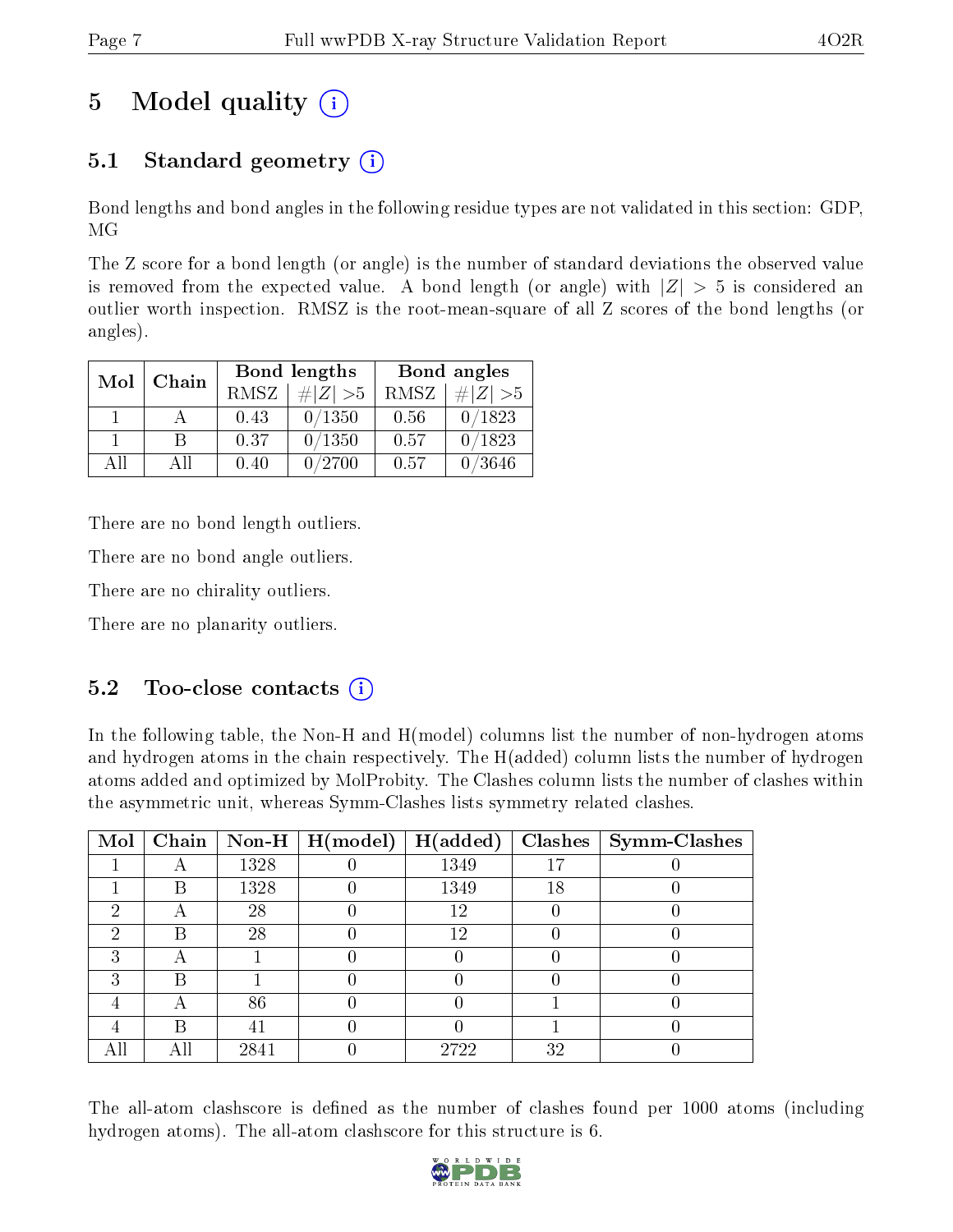| Atom-1             | Atom-2                      | Interatomic       | Clash             |
|--------------------|-----------------------------|-------------------|-------------------|
|                    |                             | distance $(A)$    | overlap $(A)$     |
| 1:B:47:ILE:HD11    | 1:B:56:LEU:HD22             | 1.64              | 0.77              |
| 1: A:72: GLN:NE2   | 1: A:72: GLN:H              | 1.92              | 0.67              |
| 1:A:72:GLN:CD      | 1:A:72:GLN:H                | 2.03              | 0.62              |
| 1:B:7:ARG:NH2      | 1:B:168:GLU:OE2             | $\overline{2.32}$ | 0.61              |
| 1:B:15:ARG:HB3     | 1:B:63:VAL:HG13             | 1.82              | 0.60              |
| 1: A:32: VAL:HG21  | 1: A: 35: TYR: HE2          | 1.67              | 0.58              |
| 1:A:32:VAL:H G21   | 1: A:35:TYR:CE2             | $\overline{2.43}$ | 0.53              |
| 1: A:113: PRO:HG3  | 1:A:167:ALA:HA              | 1.91              | 0.52              |
| 1:B:26:PHE:HZ      | 1:B:47:ILE:HD13             | 1.75              | $\overline{0.51}$ |
| 1:B:145:PHE:O      | 1:B:146:LEU:HD23            | 2.11              | 0.51              |
| $1:$ A:46:LEU:HD11 | 1:A:55:HIS:CE1              | 2.45              | 0.51              |
| 1:B:93:PHE:O       | 1:B:96:ILE:HG22             | 2.12              | 0.50              |
| 1:B:112:ILE:O      | 1:B:114:ILE:HG13            | 2.13              | 0.49              |
| 1:A:132:GLU:HB2    | 1:B:146:LEU:CD2             | $\overline{2.43}$ | 0.48              |
| 1:A:71:PRO:HG2     | 1: A:106: MET:SD            | 2.54              | 0.48              |
| 1:B:146:LEU:HD12   | 1:B:159:VAL:HA              | $\overline{1.96}$ | 0.47              |
| 1: A:96: ILE: HA   | 1: A:96: ILE: HD12          | 1.74              | 0.47              |
| 1: A:45: LYS:O     | 1:A:56:LEU:HB2              | 2.15              | 0.46              |
| 1: A:37: PRO:O     | 1: A:63: VAL:HG23           | 2.17              | 0.45              |
| 1:A:132:GLU:HB2    | 1:B:146:LEU:HD21            | 1.98              | 0.45              |
| 1: A:32: VAL:HG22  | 4:A:331:HOH:O               | $\overline{2.16}$ | 0.45              |
| 1:A:22:LEU:HA      | 1:A:22:LEU:HD23             | 1.83              | 0.45              |
| 1:A:14:TYR:HA      | 1: A:64: GLN:O              | 2.18              | 0.44              |
| 1:B:79:ASN:O       | 1:B:113:PRO:HG2             | 2.18              | 0.44              |
| 1: A:113: PRO:HG3  | 1:A:167:ALA:CA              | 2.48              | 0.43              |
| 1:B:27:VAL:HG22    | 1:B:45:LYS:HB2              | 2.01              | 0.43              |
| 1:A:132:GLU:OE1    | 1:B:146:LEU:HD21            | 2.18              | 0.42              |
| 1:B:81:TYR:CZ      | 1:B:103:LEU:HD11            | 2.55              | 0.41              |
| 1:B:56:LEU:HD12    | 1:B:56:LEU:HA               | 1.88              | 0.41              |
| 1:B:132:GLU:OE1    | 4:B:325:HOH:O               | 2.22              | 0.41              |
| 1:B:146:LEU:HD23   | 1:B:146:LEU:HA              | 1.72              | 0.40              |
| 1:B:70:PHE:HA      | $1:B:71:PRO:\overline{HD3}$ | 1.76              | 0.40              |

All (32) close contacts within the same asymmetric unit are listed below, sorted by their clash magnitude.

There are no symmetry-related clashes.

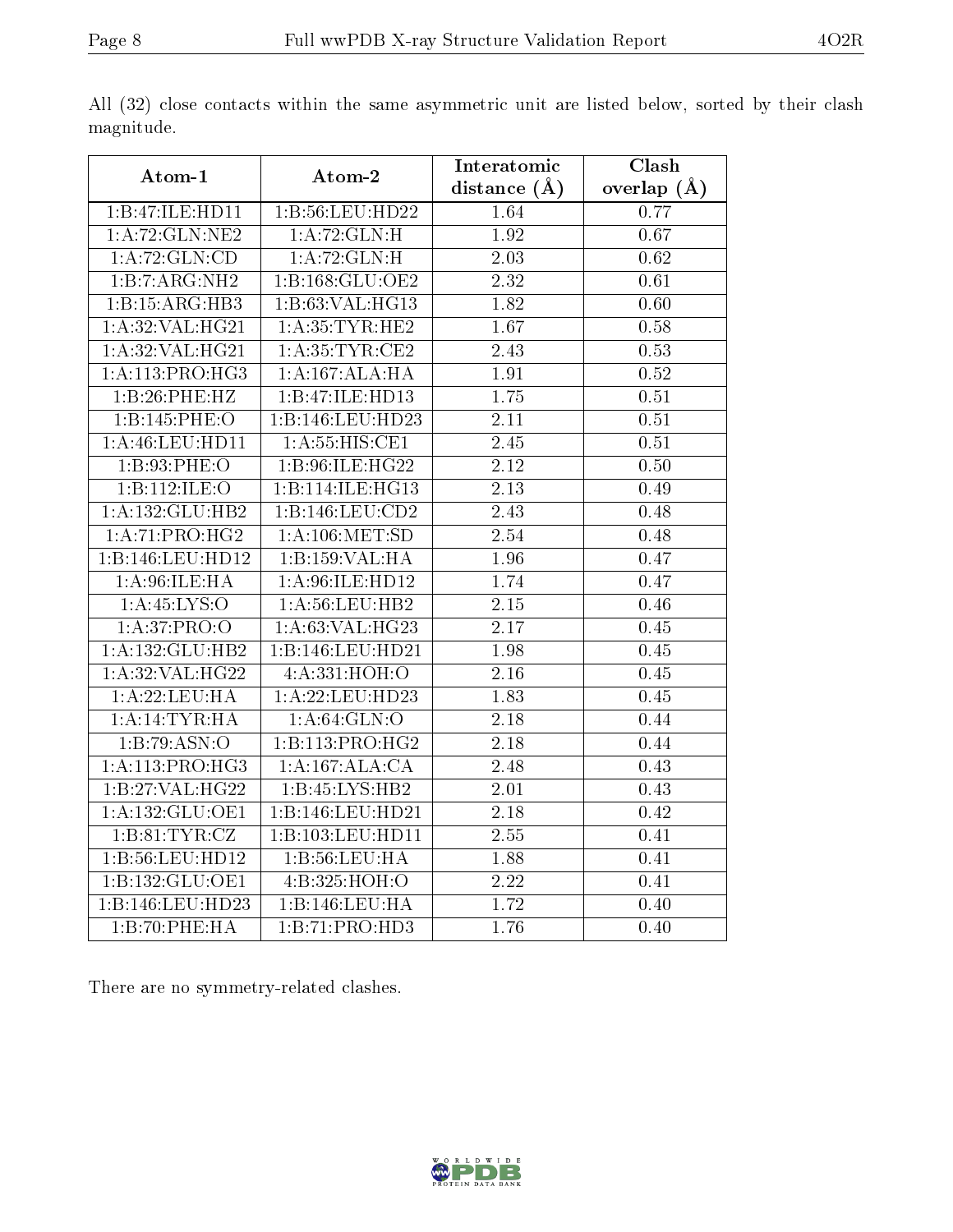### 5.3 Torsion angles (i)

#### 5.3.1 Protein backbone  $(i)$

In the following table, the Percentiles column shows the percent Ramachandran outliers of the chain as a percentile score with respect to all X-ray entries followed by that with respect to entries of similar resolution.

The Analysed column shows the number of residues for which the backbone conformation was analysed, and the total number of residues.

| Mol | Chain | Analysed                      | Favoured | Allowed   | $\vert$ Outliers | Percentiles        |               |
|-----|-------|-------------------------------|----------|-----------|------------------|--------------------|---------------|
|     |       | $165/171(96\%)$   162 (98\%)  |          | 2 (1\%)   | $1(1\%)$         | <b>25</b>          | $\sqrt{25}$   |
|     |       | $165/171(96\%)$   155 (94\%)  |          | $10(6\%)$ |                  | $\blacksquare$ 100 | $\boxed{100}$ |
| All | All   | $330/342$ (96\%)   317 (96\%) |          | 12(4%)    | $1(0\%)$         |                    | 46            |

All (1) Ramachandran outliers are listed below:

| Chain | <b>Res</b> | vpe |
|-------|------------|-----|
|       |            |     |

#### $5.3.2$  Protein sidechains  $(i)$

In the following table, the Percentiles column shows the percent sidechain outliers of the chain as a percentile score with respect to all X-ray entries followed by that with respect to entries of similar resolution.

The Analysed column shows the number of residues for which the sidechain conformation was analysed, and the total number of residues.

| Mol | Chain | Analysed        | Rotameric   Outliers |           | Percentiles     |
|-----|-------|-----------------|----------------------|-----------|-----------------|
|     |       | $149/152(98\%)$ | 141 $(95\%)$         | 8(5%)     | 22<br><b>22</b> |
|     |       | $149/152(98\%)$ | 144 (97%)            | $5(3\%)$  | 37<br>45        |
| All | All   | $298/304(98\%)$ | 285 $(96\%)$         | 13 $(4%)$ | 28<br>32        |

All (13) residues with a non-rotameric sidechain are listed below:

| Mol | Chain | Res | Type |
|-----|-------|-----|------|
|     |       | 35  | TYR. |
|     |       | 56  | LEU  |
|     |       | 66  | GLU  |
|     |       | 72  | GLN  |
|     |       | 73  | THR. |

Continued on next page...

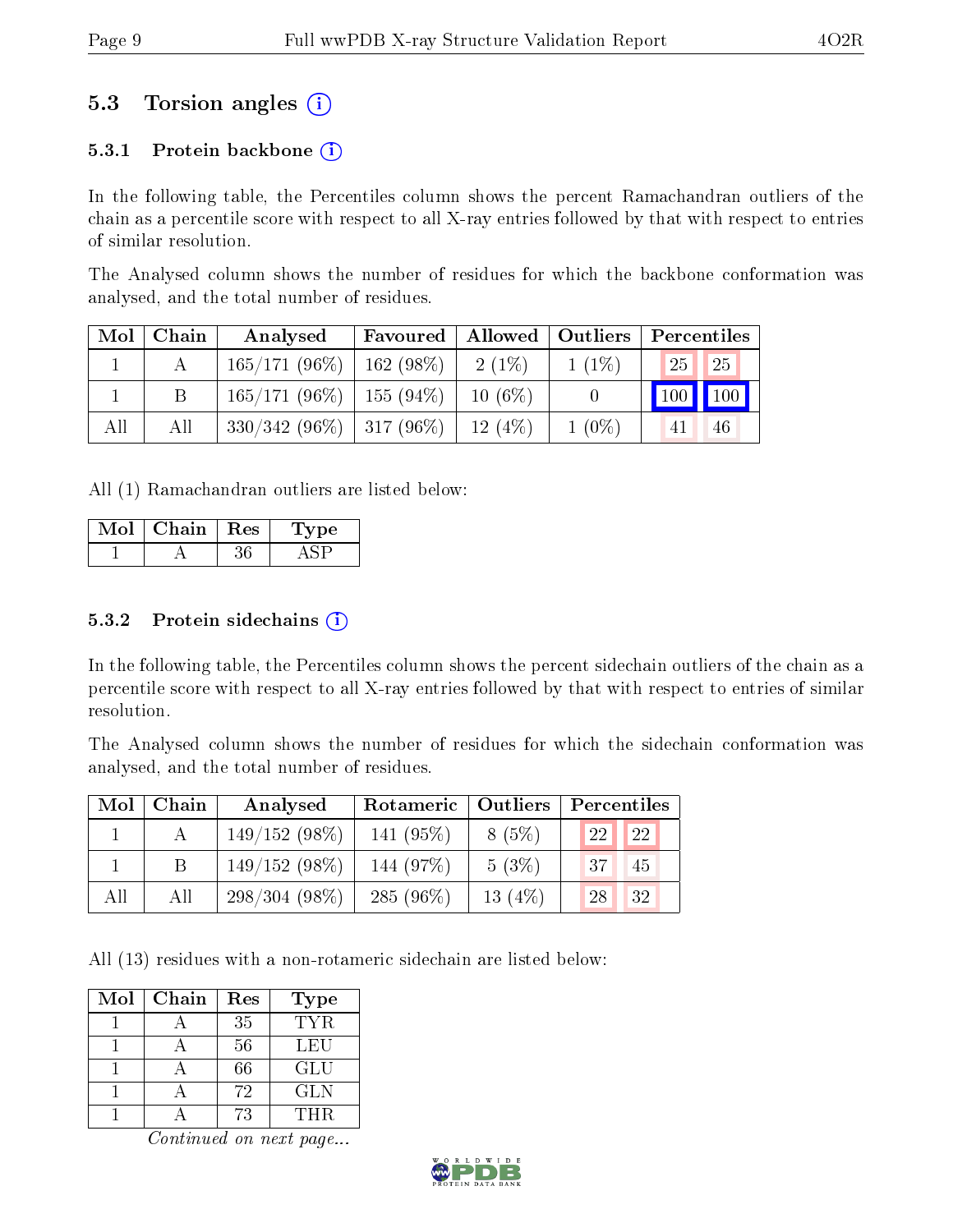Continued from previous page...

| Mol | Chain | Res | <b>Type</b> |
|-----|-------|-----|-------------|
|     | А     | 76  | ILE         |
|     | А     | 126 | <b>GLU</b>  |
|     | А     | 152 | GLU         |
|     | В     | 47  | ILE         |
|     | В     | 66  | <b>GLU</b>  |
|     | В     | 70  | PHE         |
|     | R     | 75  | <b>SER</b>  |
|     |       | 77  | ASP         |

Some sidechains can be flipped to improve hydrogen bonding and reduce clashes. All (1) such sidechains are listed below:

| Chain | Res | vpe |
|-------|-----|-----|
|       |     |     |

#### $5.3.3$  RNA  $(i)$

There are no RNA molecules in this entry.

#### 5.4 Non-standard residues in protein, DNA, RNA chains  $(i)$

There are no non-standard protein/DNA/RNA residues in this entry.

#### 5.5 Carbohydrates  $(i)$

There are no carbohydrates in this entry.

#### 5.6 Ligand geometry  $(i)$

Of 4 ligands modelled in this entry, 2 are monoatomic - leaving 2 for Mogul analysis.

In the following table, the Counts columns list the number of bonds (or angles) for which Mogul statistics could be retrieved, the number of bonds (or angles) that are observed in the model and the number of bonds (or angles) that are defined in the Chemical Component Dictionary. The Link column lists molecule types, if any, to which the group is linked. The Z score for a bond length (or angle) is the number of standard deviations the observed value is removed from the expected value. A bond length (or angle) with  $|Z| > 2$  is considered an outlier worth inspection. RMSZ is the root-mean-square of all Z scores of the bond lengths (or angles).

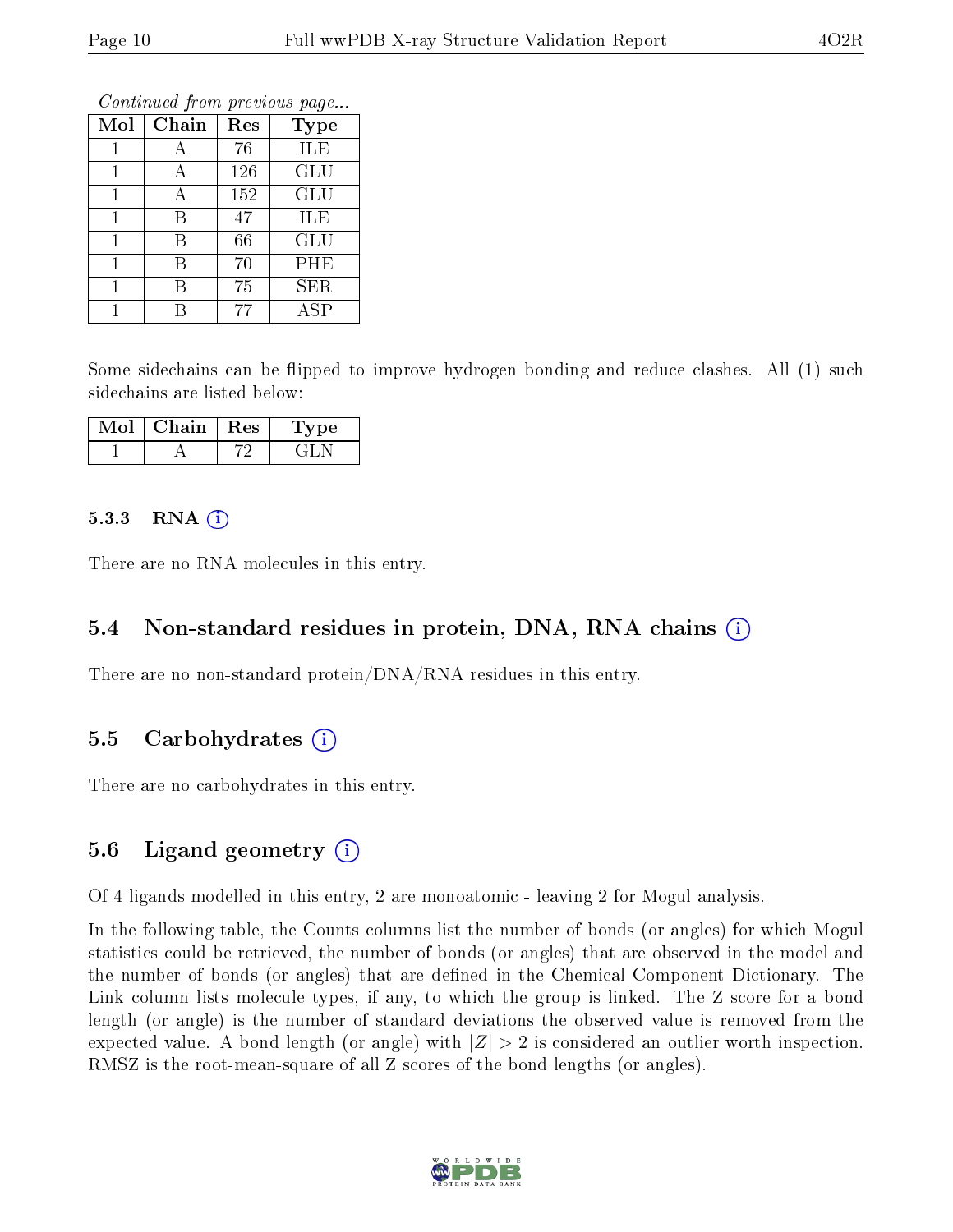| Mol   Type $ $ | $\mid$ Chain $\mid$ | $\mid$ Res | Link |            | Bond lengths |             |          | Bond angles |         |
|----------------|---------------------|------------|------|------------|--------------|-------------|----------|-------------|---------|
|                |                     |            |      | Counts     | RMSZ         | # $ Z  > 2$ | Counts   | RMSZ        | # Z     |
| GDP            |                     | 201        |      | 24, 30, 30 | 1.32         | $3(12\%)$   | 31,47,47 | 1.97        | 8(25%)  |
| ${\rm GDP}$    |                     | 201        |      | 24, 30, 30 | 1.14         | 3(12%)      | 31,47,47 | 1.85        | 7 (22%) |

In the following table, the Chirals column lists the number of chiral outliers, the number of chiral centers analysed, the number of these observed in the model and the number defined in the Chemical Component Dictionary. Similar counts are reported in the Torsion and Rings columns. '-' means no outliers of that kind were identified.

|     |     | Mol   Type   Chain   Res   Link   Chirals | <b>Torsions</b>                        | Rings |
|-----|-----|-------------------------------------------|----------------------------------------|-------|
| GDP | 201 |                                           | $\frac{2}{12}\frac{232}{32}$   0/3/3/3 |       |
| GDP | 201 |                                           | $3/12/32/32$   $0/3/3/3$               |       |

All (6) bond length outliers are listed below:

| Mol                         | Chain | Res | Type       | Atoms      | Z    | Observed $(A)$ | Ideal(A) |
|-----------------------------|-------|-----|------------|------------|------|----------------|----------|
| $\mathcal{D}_{\mathcal{A}}$ |       | 201 | GDP        | $C6-C5$    | 4.54 | 1.49           | 1.41     |
| 2                           |       | 201 | GDP        | $C6-C5$    | 3.81 | 1.47           | 1.41     |
| 2                           |       | 201 | <b>GDP</b> | $C5-C4$    | 2.55 | 1.47           | 1.40     |
| 2                           | R     | 201 | GDP        | $O4'$ -C1' | 2.41 | 1.44           | 1.41     |
| 2                           |       | 201 | GDP        | $C5-C4$    | 2.34 | 1.47           | 1.40     |
| 2                           |       | 201 | GDP        | $O4'$ -C1' | 2.32 | 1.44           | 1.41     |

| Mol            | Chain | Res | <b>Type</b> | Atoms        | Z       | Observed $\binom{o}{c}$ | Ideal $(^\circ)$ |
|----------------|-------|-----|-------------|--------------|---------|-------------------------|------------------|
| $\overline{2}$ | А     | 201 | <b>GDP</b>  | $C2-N3-C4$   | 5.02    | 121.09                  | 115.36           |
| $\overline{2}$ | В     | 201 | GDP         | $C2-N3-C4$   | 4.97    | 121.03                  | 115.36           |
| $\overline{2}$ | B     | 201 | <b>GDP</b>  | $C5-C6-N1$   | $-4.40$ | 117.41                  | 123.43           |
| $\overline{2}$ | Β     | 201 | <b>GDP</b>  | $C6-N1-C2$   | 4.27    | 122.71                  | 115.93           |
| $\overline{2}$ | А     | 201 | GDP         | $C6-N1-C2$   | 4.00    | 122.29                  | 115.93           |
| $\overline{2}$ | А     | 201 | <b>GDP</b>  | $C6-C5-C4$   | $-3.84$ | 117.13                  | 120.80           |
| $\overline{2}$ | А     | 201 | GDP         | $C5-C6-N1$   | $-3.71$ | 118.35                  | 123.43           |
| $\overline{2}$ | B     | 201 | <b>GDP</b>  | $N3-C2-N1$   | $-3.56$ | 122.47                  | 127.22           |
| $\overline{2}$ | А     | 201 | <b>GDP</b>  | $N3-C2-N1$   | $-3.51$ | 122.55                  | 127.22           |
| $\overline{2}$ | B     | 201 | <b>GDP</b>  | $C6-C5-C4$   | $-3.45$ | 117.51                  | 120.80           |
| $\overline{2}$ | B     | 201 | <b>GDP</b>  | $C4-C5-N7$   | $-2.97$ | 106.30                  | 109.40           |
| 2              | B     | 201 | GDP         | PA-03A-PB    | $-2.29$ | 124.97                  | 132.83           |
| $\overline{2}$ | А     | 201 | GDP         | PA-O3A-PB    | $-2.26$ | 125.06                  | 132.83           |
| $\overline{2}$ | B     | 201 | GDP         | $O3B-PB-O3A$ | 2.24    | 112.16                  | 104.64           |
| $\overline{2}$ | А     | 201 | GDP         | $C4-C5-N7$   | $-2.14$ | 107.17                  | 109.40           |

All (15) bond angle outliers are listed below:

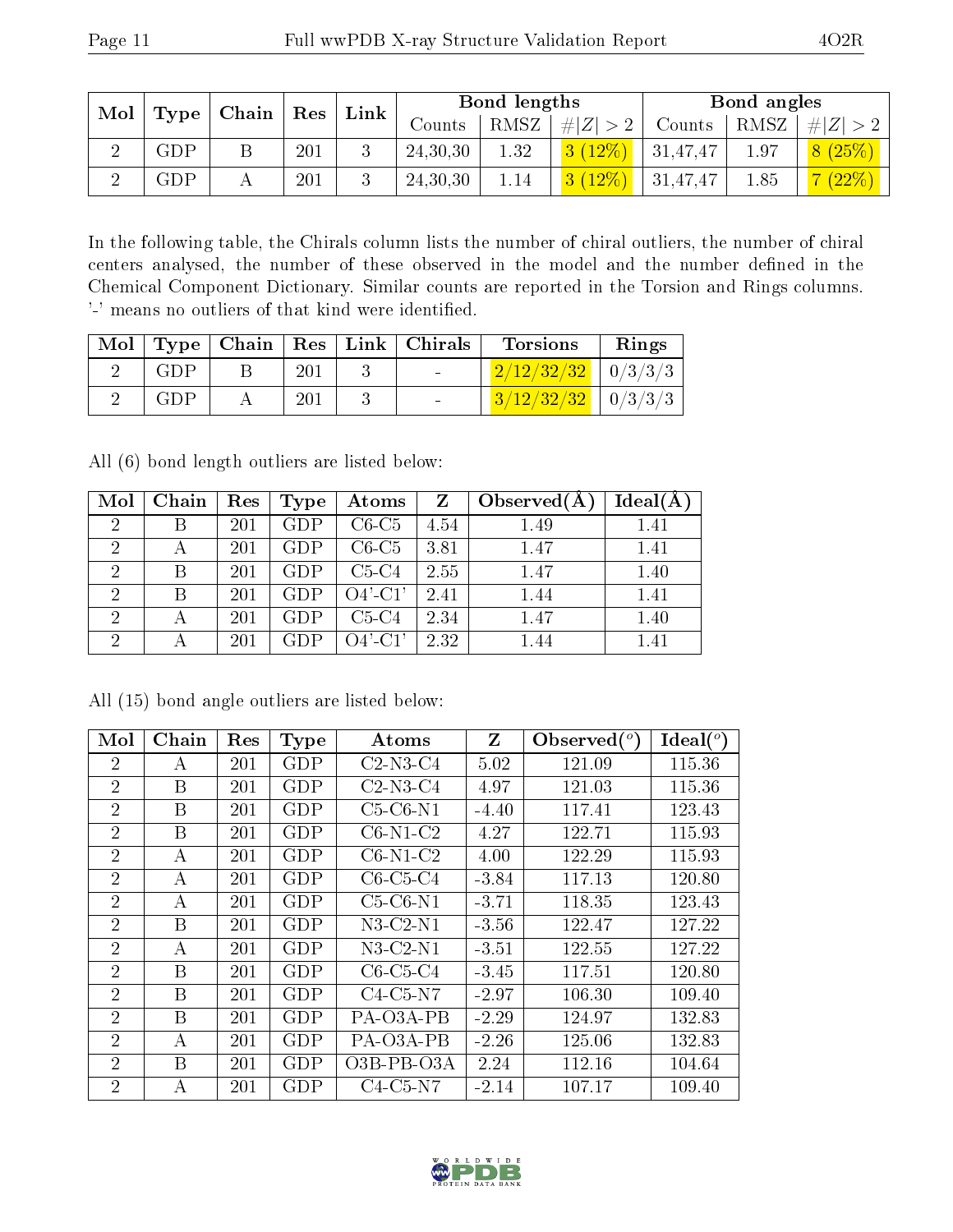There are no chirality outliers.

All (5) torsion outliers are listed below:

| Mol      | Chain | Res | Type       | Atoms           |
|----------|-------|-----|------------|-----------------|
| 2        |       | 201 | <b>GDP</b> | PA-O3A-PB-O3B   |
| $\Omega$ | К     | 201 | <b>GDP</b> | PA-O3A-PB-O3B   |
| $\Omega$ |       | 201 | <b>GDP</b> | PA-O3A-PB-O2B   |
| $\Omega$ | R     | 201 | <b>GDP</b> | PA-O3A-PB-O2B   |
| 9        |       | 201 | GDP        | $PA-O3A-PB-O1B$ |

There are no ring outliers.

No monomer is involved in short contacts.

The following is a two-dimensional graphical depiction of Mogul quality analysis of bond lengths, bond angles, torsion angles, and ring geometry for all instances of the Ligand of Interest. In addition, ligands with molecular weight > 250 and outliers as shown on the validation Tables will also be included. For torsion angles, if less then 5% of the Mogul distribution of torsion angles is within 10 degrees of the torsion angle in question, then that torsion angle is considered an outlier. Any bond that is central to one or more torsion angles identified as an outlier by Mogul will be highlighted in the graph. For rings, the root-mean-square deviation (RMSD) between the ring in question and similar rings identified by Mogul is calculated over all ring torsion angles. If the average RMSD is greater than 60 degrees and the minimal RMSD between the ring in question and any Mogul-identied rings is also greater than 60 degrees, then that ring is considered an outlier. The outliers are highlighted in purple. The color gray indicates Mogul did not find sufficient equivalents in the CSD to analyse the geometry.



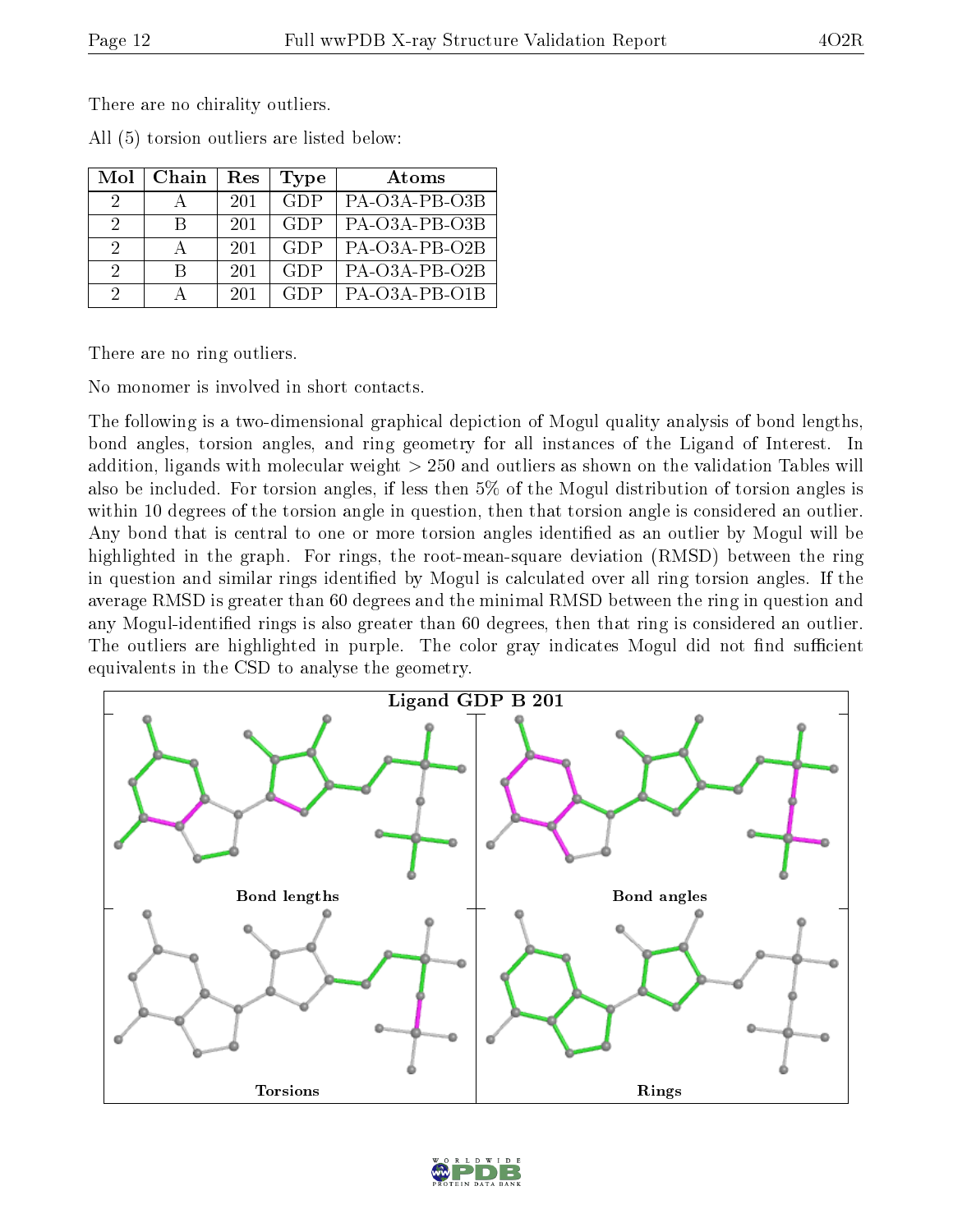

## 5.7 [O](https://www.wwpdb.org/validation/2017/XrayValidationReportHelp#nonstandard_residues_and_ligands)ther polymers (i)

There are no such residues in this entry.

### 5.8 Polymer linkage issues (i)

There are no chain breaks in this entry.

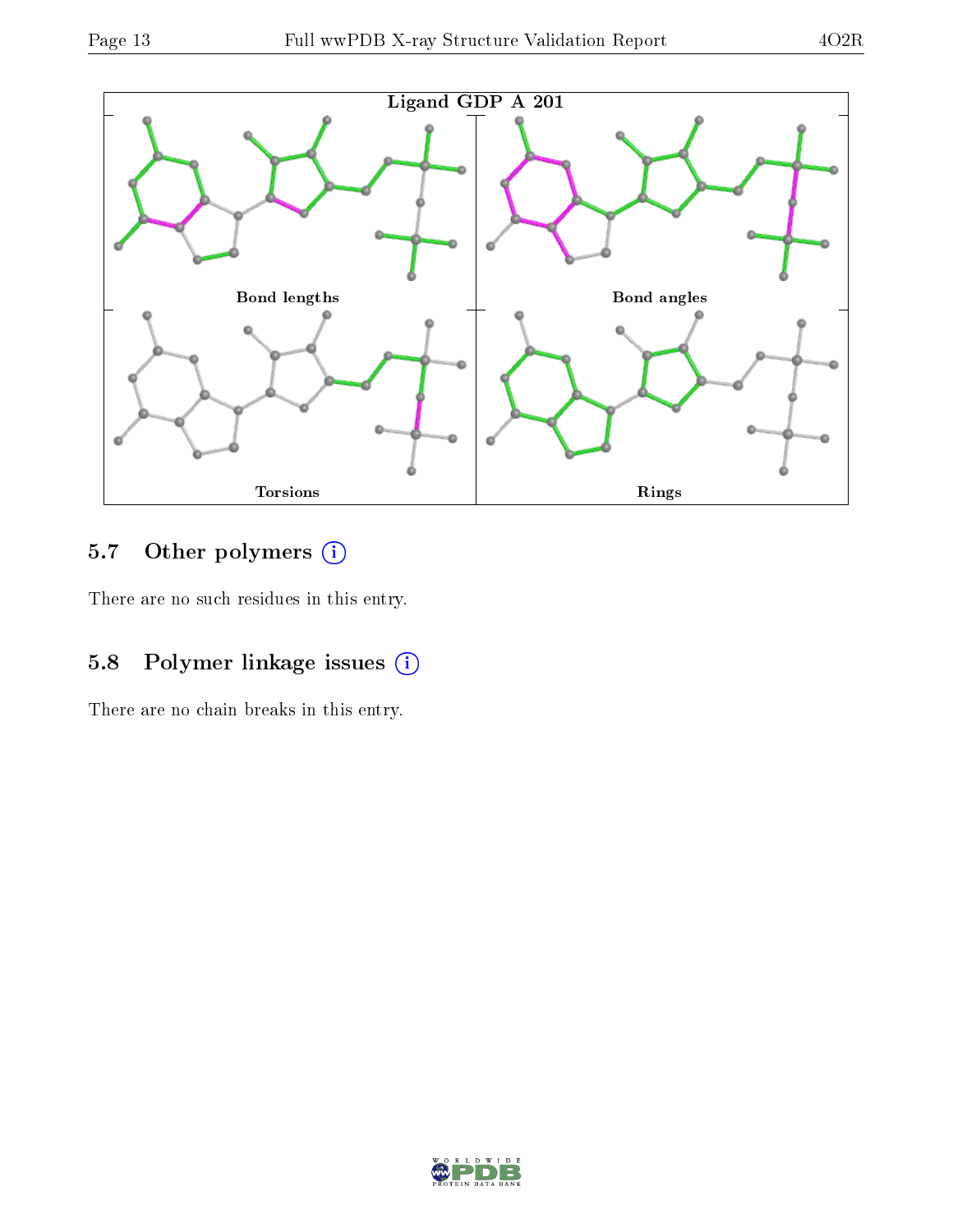# 6 Fit of model and data  $(i)$

### 6.1 Protein, DNA and RNA chains  $(i)$

In the following table, the column labelled  $#RSRZ> 2'$  contains the number (and percentage) of RSRZ outliers, followed by percent RSRZ outliers for the chain as percentile scores relative to all X-ray entries and entries of similar resolution. The OWAB column contains the minimum, median,  $95<sup>th</sup>$  percentile and maximum values of the occupancy-weighted average B-factor per residue. The column labelled ' $Q< 0.9$ ' lists the number of (and percentage) of residues with an average occupancy less than 0.9.

| Mol | Chain | Analysed     | ${ <\hspace{-1.5pt}{\mathrm{RSRZ}} \hspace{-1.5pt}>}$ | $\#\text{RSRZ}\text{>2}$ | $^{\circ}$ OWAB( $\rm \AA^2)$ ) | Q <sub>0.9</sub> |
|-----|-------|--------------|-------------------------------------------------------|--------------------------|---------------------------------|------------------|
|     |       | 167/171(97%) | $-0.09$                                               | $5(2\%)$ 50<br>$53-$     | 5, 14, 31, 52                   |                  |
|     |       | 167/171(97%) | 0.86                                                  | $30(17\%)$ 1 1           | 7, 19, 63, 83                   |                  |
| All | All   | 334/342(97%) | 0.39                                                  | $35(10\%)$ 6 6           | 5, 15, 52, 83                   |                  |

All (35) RSRZ outliers are listed below:

| Mol            | Chain                   | Res             | Type                      | $\rm RSRZ$       |
|----------------|-------------------------|-----------------|---------------------------|------------------|
| $\mathbf{1}$   | Β                       | 73              | THR                       | $10.5\,$         |
| $\overline{1}$ | B                       | 67              | <b>TYR</b>                | 9.1              |
| $\overline{1}$ | $\overline{\mathrm{B}}$ | $\overline{63}$ | $\overline{\text{VAL}}$   | $\overline{9.1}$ |
| $\overline{1}$ | $\overline{\rm A}$      | 35              | <b>TYR</b>                | 7.9              |
| $\overline{1}$ | $\overline{\mathrm{B}}$ | $\overline{71}$ | PRO                       | $\overline{7.6}$ |
| $\overline{1}$ | Β                       | 72              | GLN                       | $7.2\,$          |
| $\overline{1}$ | B                       | $\overline{39}$ | ILE                       | 6.6              |
| $\overline{1}$ | $\overline{\mathbf{B}}$ | 74              | <b>TYR</b>                | 6.3              |
| $\overline{1}$ | $\overline{B}$          | 38              | <b>THR</b>                | 5.8              |
| $\overline{1}$ | $\overline{\mathrm{B}}$ | 69              | ILE                       | $\overline{5.3}$ |
| $\overline{1}$ | $\overline{\mathrm{B}}$ | 76              | ILE                       | 4.7              |
| $\overline{1}$ | $\overline{\mathrm{B}}$ | $\overline{4}$  | $\overline{\text{SER}}$   | $\overline{4.5}$ |
| $\overline{1}$ | $\overline{B}$          | 70              | PHE                       | $\overline{4.3}$ |
| $\overline{1}$ | $\overline{\mathrm{B}}$ | $\overline{75}$ | <b>SER</b>                | 4.2              |
| $\overline{1}$ | $\overline{\mathrm{B}}$ | $\overline{37}$ | $\overline{\text{PRO}}$   | $\overline{4.2}$ |
| $\mathbf{1}$   | $\, {\bf B}$            | 64              | $\overline{\text{GLN}}$   | $\overline{4.1}$ |
| $\overline{1}$ | $\overline{\mathrm{B}}$ | $\overline{62}$ | $\overline{\rm ALA}$      | $\overline{3.8}$ |
| $\overline{1}$ | B                       | 65              | <b>ASP</b>                | $3.6\,$          |
| $\overline{1}$ | $\overline{\mathrm{B}}$ | 168             | $\overline{\mathrm{GLU}}$ | $\overline{3.5}$ |
| $\overline{1}$ | $\overline{\rm A}$      | $\overline{3}$  | $\overline{\text{GLN}}$   | 3.5              |
| $\overline{1}$ | $\boldsymbol{B}$        | $\bar{3}6$      | <b>ASP</b>                | $\overline{3}.4$ |
| $\overline{1}$ | Β                       | $\overline{3}$  | $\overline{\text{GLN}}$   | $\overline{3.3}$ |
| $\mathbf{1}$   | B                       | 34              | <b>SER</b>                | 3.3              |
| $\mathbf{1}$   | А                       | 34              | <b>SER</b>                | $3.\overline{2}$ |

Continued on next page...

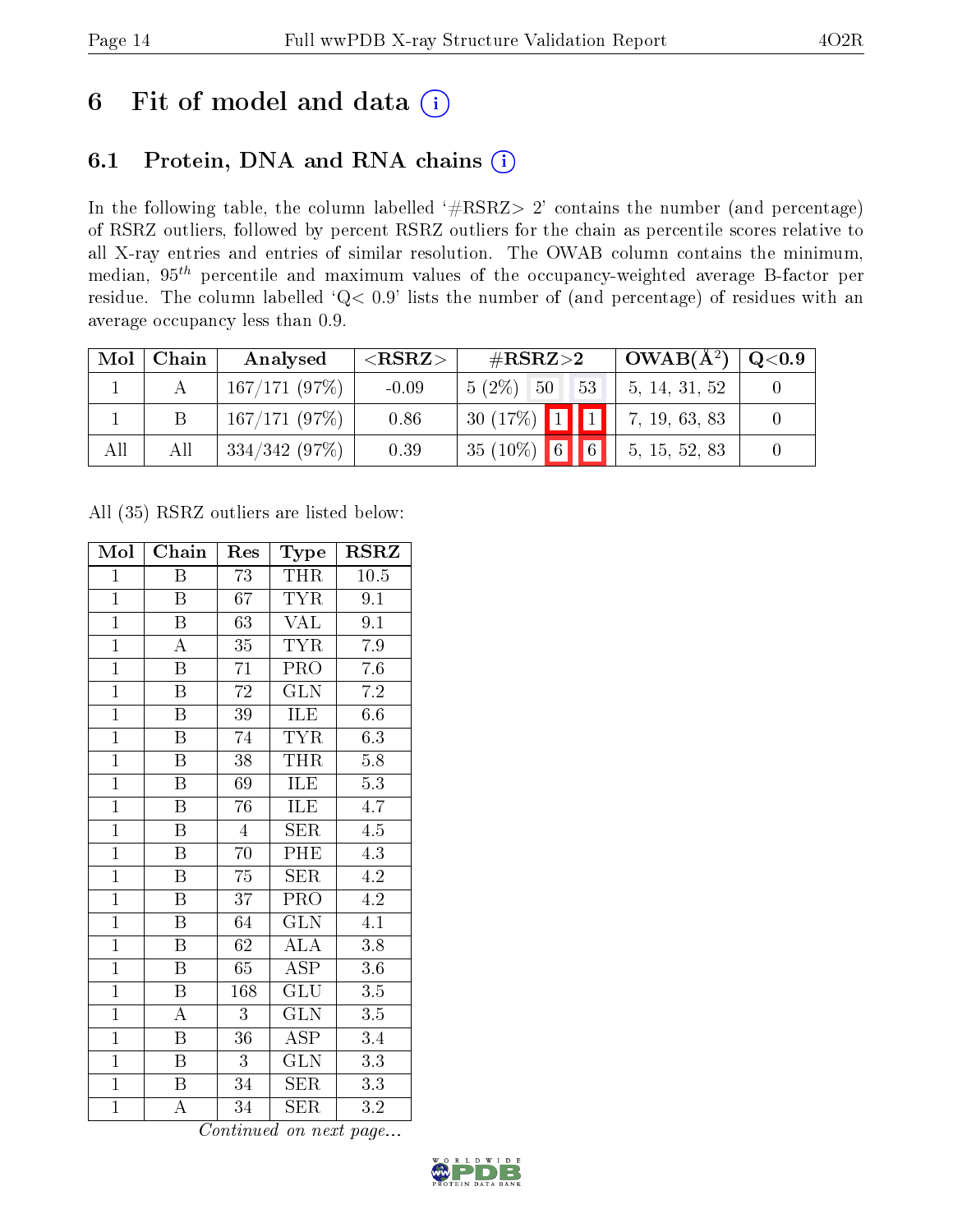| Mol          | Chain | Res | Type        | $_{\rm RSRZ}$ |
|--------------|-------|-----|-------------|---------------|
| 1            | В     | 68  | SER         | 3.1           |
| 1            | В     | 66  | GLU         | 3.0           |
| 1            | В     | 107 | VAL         | 2.8           |
| 1            | В     | 108 | <b>GLY</b>  | 2.7           |
| 1            | В     | 41  | ASN         | 2.5           |
| $\mathbf 1$  | В     | 111 | GLN         | 2.4           |
| 1            | В     | 106 | <b>MET</b>  | 2.3           |
| 1            | А     | 33  | ASP         | 2.3           |
| $\mathbf{1}$ | В     | 15  | ARG         | 2.2           |
| $\mathbf 1$  | В     | 109 | <b>LYS</b>  | 2.0           |
| 1            | А     | 4   | ${\rm SER}$ | 2.0           |

Continued from previous page...

#### 6.2 Non-standard residues in protein, DNA, RNA chains (i)

There are no non-standard protein/DNA/RNA residues in this entry.

### 6.3 Carbohydrates (i)

There are no carbohydrates in this entry.

### 6.4 Ligands  $(i)$

In the following table, the Atoms column lists the number of modelled atoms in the group and the number defined in the chemical component dictionary. The B-factors column lists the minimum, median,  $95<sup>th</sup>$  percentile and maximum values of B factors of atoms in the group. The column labelled  $Q < 0.9$ ' lists the number of atoms with occupancy less than 0.9.

| Mol | Type | Chain | Res | Atoms | $\bf RSCC$ | $\mid$ RSR $\mid$ | B-factors $(A^2)$ | $\mathrm{O}{<}0.9$ |
|-----|------|-------|-----|-------|------------|-------------------|-------------------|--------------------|
|     | МG   |       | 202 |       | 0.84       | 0.15              | 28, 28, 28, 28    |                    |
|     | МG   |       | 202 |       | 0.90       | 0.19              | 20, 20, 20, 20    |                    |
|     | GDP  |       | 201 | 28/28 | 0.96       | 0.10              | 8, 19, 23, 29     |                    |
|     | GDP  |       | 201 | 28/28 | 0.96       | 0.11              | 11, 15, 19, 20    |                    |

The following is a graphical depiction of the model fit to experimental electron density of all instances of the Ligand of Interest. In addition, ligands with molecular weight  $> 250$  and outliers as shown on the geometry validation Tables will also be included. Each fit is shown from different orientation to approximate a three-dimensional view.

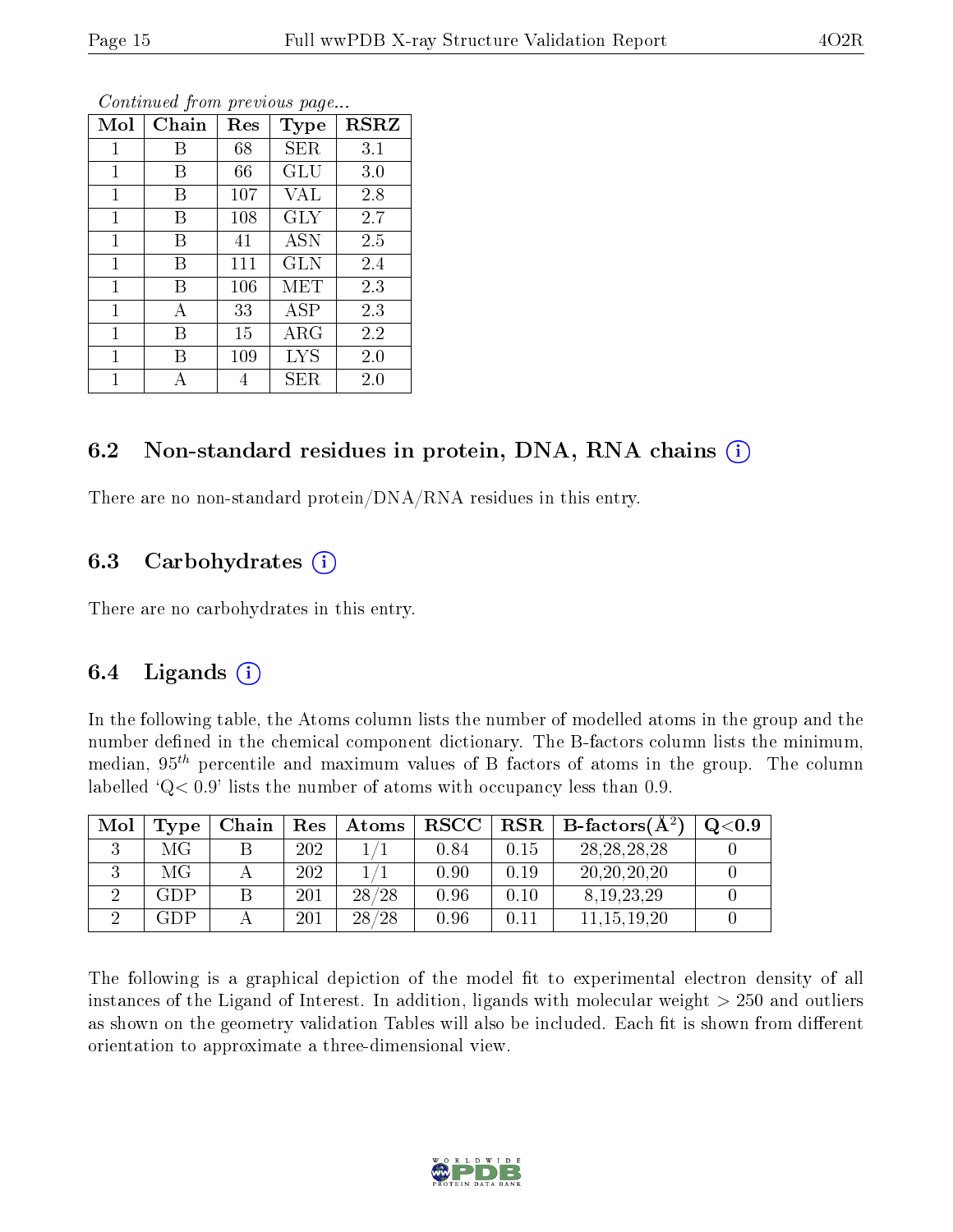